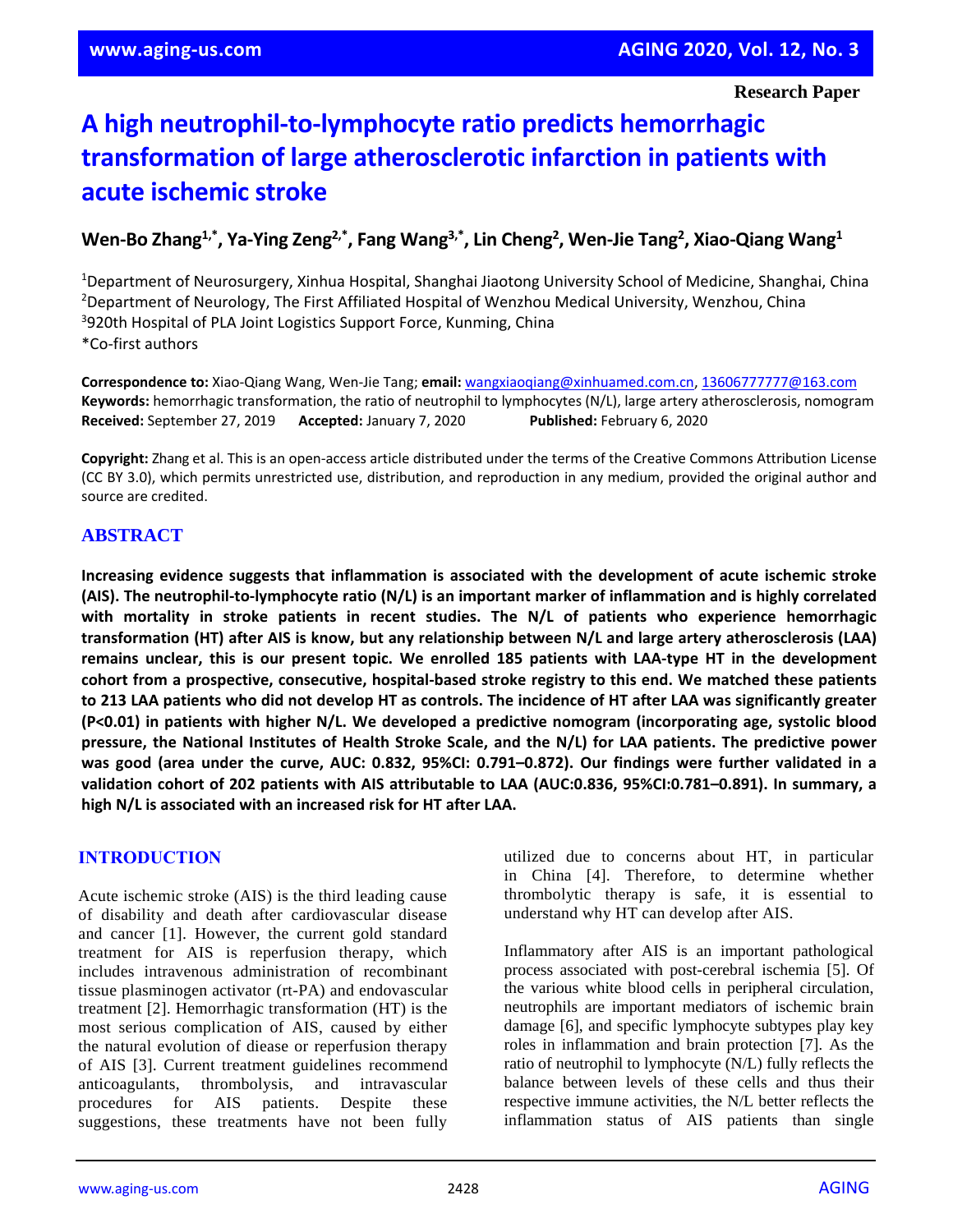neutrophil or lymphocyte counts. Recently, the N/L has been used to predict mortality after ischemic stroke and hemorrhagic stroke, and to predict transient ischemic attack [8]. The N/L is an important predictor of HT arising after AIS. One meta analysis found that a high N/L predicts the development of HT and 3-month mortality in patients with AIS [9], and was a significant risk factor for HT in patients receiving thrombolytic [10]. Large artery atherosclerosis (LAA) is the most common type of AIS, but it remains unclear whether the N/L predicts HT in patients with LAA. We explored this topic.

# **RESULTS**

#### **Patient characteristics**

The general characteristics of the development and validation cohorts are detailed in Table 1. Of the 398 patients in the development cohort, 185 developed HT, and we matched them to 213 LAA patients without HT. Members of the HT group had an average age of 67.9 years, an average systolic blood pressure (SBP) of 150.4mmHg, an average of National Institute of Health Stroke Scale (NIHSS) of 6.6, and an average N/L of 5.9; In the non-HT group, the average age was 63.7 years, the average SBP was 156.6mmHg, the average NIHSS was 2.4, and the average N/L was 2.7.

Univariate and multivariate were used to identify factors potentially prognostic factors of HT, we used logistic regression to this end. The two groups differed significantly in terms of age, SBP, and NIHSS (Table 2). On this basis, we have constructed three models, Model 1 contained these parameters, and models 2 and 3 contained neutrophil and lymphocyte counts and the N/L, respectively. Through comparison, we will select the best model to build nomogram.

In order to explore the best connection between neutrophil, lymphocyte and HT, we have produced three prediction models for this purpose. Model 1 includes age, SBP, NIHSS; model 2 includes age, SBP, NIHSS, neutrophil+lymphocyte (N+L); and model 3 includes age, SBP, NIHSS, N/L. Receiver operating characteristic (ROC) curves are shown in Figure 1, and the three AUCs were 0.812, 0.813 and 0.832, respectively. We performed Decision Curve Analyses (DCAs) for the three models. Figure 2 shows that all three DCA curves correctly diagnosed HT, but the net benefit afforded by model 3 was the highest.

The ROC and DCA curves showed that the predictive accuracies of model 2 and model 3 were higher than

that of model 1. In order to compare the differences in predictive performance between model 2 and model 3, we calculated Net Reclassification Indexs (NRIs) and Integrated Discrimination Improvements (IDIs), as shown in Figure 3. The IDI approach showed that the predictive ability of model 3 was significantly better than that of model 2 for both the development cohort  $(IDI = 0.01, P = 0.03)$  and the validation cohort  $(ID] =$ 0.02,  $P = 0.01$ ). The NRI showed that the predictive capacities of the two models for both groups were good, but model 3 was better. The NRIs for the development and validation cohorts were 0.02(-0.13– 0.10) and 0.06(-0.15–0.25), respectively (Figure 3). Thus, we selected model 3 to establish a nomogram for patients with LAA-type HT (Figure 4). Multivariate logistic regression indicated that age, SBP, NIHSS and N/L were all useful predictors. The model evidenced good predictive power (AUC:0.832, 95%CI:0.791– 0.872). In the validation cohort, the model also predicted HT well (AUC:0.836, 95%CI:0.781–0.891).

According to the recommendations of the European Cooperative Acute Stroke Study (ECASS) [11], HT is divided into HI and PH, and the patient's baseline data are shown in Table 3. The HI group had an average age of 68.9 years, an average SBP of 152.7mmHg, an average NIHSS of 7.63, and an average N/L of 5.42. The PH group had an average age of 66.3 years, an average SBP of 146.7mmHg, an average of NIHSS of 5.9, and an average N/L of 6.67.

Table 3 shows no differences in age, SBP, NIHSS, and N/L between the two groups. Therefore, we used these four predictors to create a nomogram predicting the probability of HI and PH in LAA patients (Figure 5). For the HI group, the AUC was 0.821(95%CI: 0.773–0.867); for the PH group, the AUC was 0.896(95%CI: 0.844–0.931). In the validation cohort, their AUCs are 0.794 and 0.882, respectively, which also indicated good model repeatability and very good predictive power in both populations. DCA in both groups revealed a good net benefit (Figure 6).

## **DISCUSSION**

Using a development cohort derive from the prospective continuous hospital stroke registry of the First Affiliated Hospital of Wenzhou Medical, we found that N/L is a good predictor of HT in patients with LAA. Our external validation cohort, from Xinhua Hospital (Shanghai, China) and 920th Hospital (Kunming, China), confirmed that the model exhibited good verifiability. Relationships between neutrophil counts, on the one hand, and AIS, on the other, have been widely reported. The neutrophil count in patients with cerebral ischemia and a high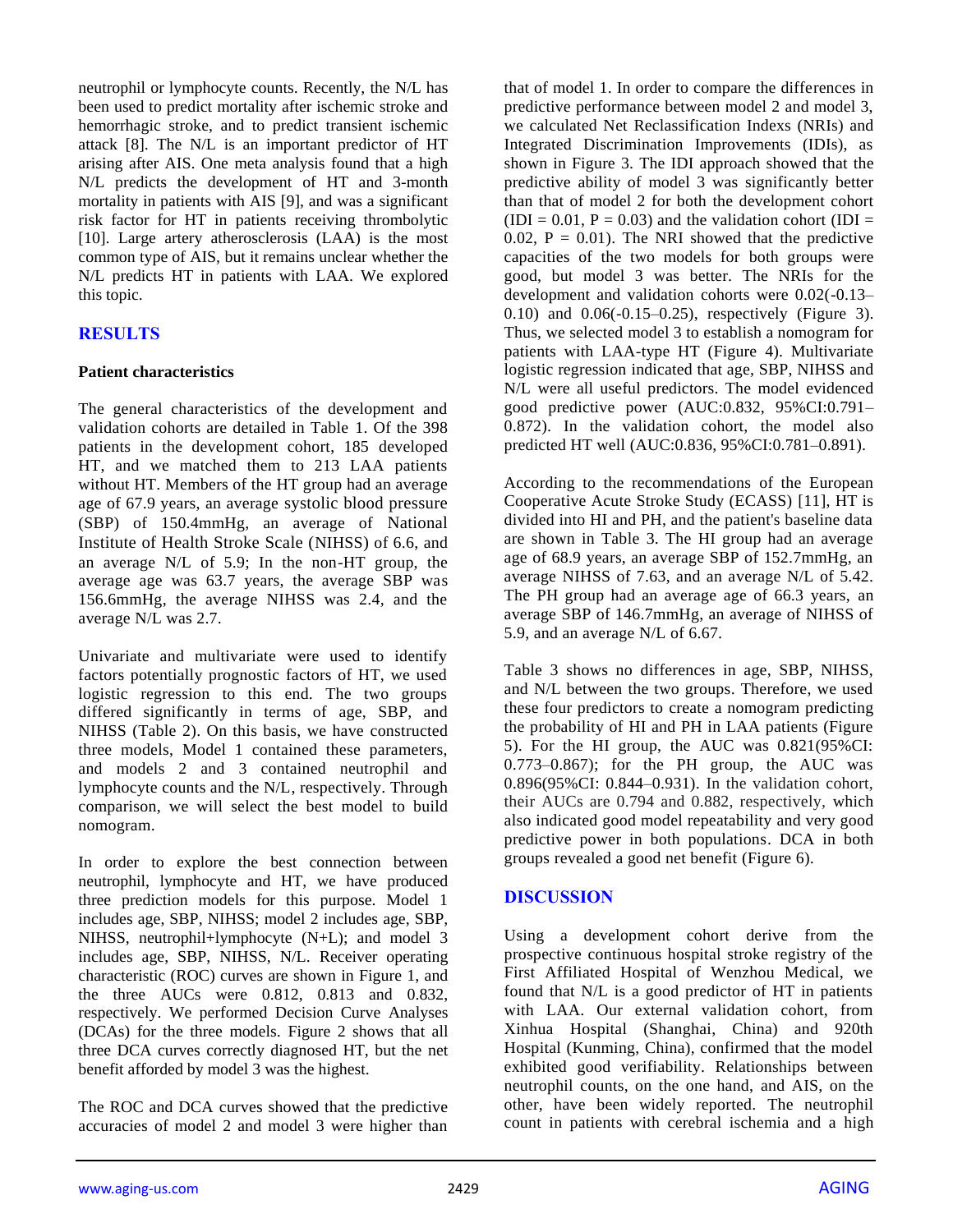|                        | Development cohort |                    |          |                         | <b>Validation cohort</b> |                    |          |
|------------------------|--------------------|--------------------|----------|-------------------------|--------------------------|--------------------|----------|
| Group                  | no-HT              | HT                 | P-value* | Group                   | $no-HT$                  | HT                 | P-value* |
| ${\bf N}$              | 213                | 185                |          | ${\bf N}$               | 104                      | 98                 |          |
| Age                    | $63.75 \pm 10.58$  | $67.91 \pm 12.46$  | < 0.001  | Age                     | $63.32 \pm 10.45$        | $69.19 \pm 11.21$  | < 0.001  |
| <b>BMI</b>             | $23.85 \pm 3.35$   | $23.11 \pm 3.24$   | 0.051    | BMI                     | $23.90 \pm 3.11$         | $22.88 \pm 3.53$   | 0.045    |
| <b>SBP</b>             | $156.59 \pm 21.13$ | $150.38 \pm 22.35$ | 0.011    | <b>SBP</b>              | $153.71 \pm 21.85$       | $151.53 \pm 23.18$ | 0.669    |
| $\bf DBP$              | $83.68 \pm 13.37$  | $82.16 \pm 13.66$  | 0.214    | <b>DBP</b>              | $82.89\pm14.00$          | $83.58 \pm 15.08$  | 0.84     |
| TG                     | $1.80\pm1.05$      | $1.69\pm0.95$      | 0.085    | ${\bf T} {\bf G}$       | $1.77 \pm 1.07$          | $1.59 \pm 0.76$    | 0.161    |
| <b>HDL</b>             | $1.14 \pm 0.31$    | $1.16 \pm 0.33$    | 0.49     | <b>HDL</b>              | $1.14 \pm 0.32$          | $1.17 \pm 0.26$    | 0.428    |
| TC                     | $4.84 \pm 1.17$    | $4.79 \pm 1.18$    | 0.555    | TC                      | $4.80 \pm 1.21$          | $4.81 \pm 1.13$    | 0.826    |
| <b>LDL</b>             | $2.92 \pm 1.05$    | $2.78 \pm 0.91$    | 0.306    | <b>LDL</b>              | $2.82 \pm 1.02$          | $2.83 \pm 0.87$    | 0.735    |
| <b>HCY</b>             | $8.61 \pm 5.19$    | $8.78 \pm 5.65$    | 0.722    | <b>HCY</b>              | $8.71 \pm 5.99$          | $8.93 \pm 5.67$    | 0.393    |
| Neutrophil             | $0.61 \pm 0.09$    | $0.70 \pm 0.11$    | < 0.001  | <b>Neutrophil</b>       | $0.62 \pm 0.10$          | $0.71 \pm 0.12$    | < 0.001  |
| Lymphocyte             | $0.28 \pm 0.09$    | $0.20 \pm 0.12$    | < 0.001  | Lymphocyte              | $0.28 \pm 0.10$          | $0.19 \pm 0.14$    | < 0.001  |
| N/L                    | $2.71 \pm 2.55$    | $5.89 \pm 6.89$    | < 0.001  | $\mathbf{N}/\mathbf{L}$ | $2.72 \pm 1.86$          | $6.03 \pm 5.24$    | < 0.001  |
| $\mathbf{N+L}$         | $0.89 \pm 0.07$    | $0.90 \pm 0.09$    | 0.017    | $N+L$                   | $0.89 \pm 0.07$          | $0.90 \pm 0.11$    | 0.423    |
| <b>AST</b>             | $23.82 \pm 12.61$  | $31.11\pm17.10$    | < 0.001  | <b>AST</b>              | $23.70 \pm 13.98$        | $30.26 \pm 12.41$  | < 0.001  |
| <b>BUN</b>             | $5.41 \pm 1.92$    | $5.48 \pm 1.79$    | 0.728    | <b>BUN</b>              | $5.25 \pm 2.19$          | $5.48 \pm 1.84$    | 0.264    |
| CR                     | $74.09 \pm 19.52$  | $86.86 \pm 44.16$  | 0.438    | CR                      | $75.23 \pm 19.19$        | $84.84 \pm 40.72$  | 0.864    |
| $\mathbf{G}\mathbf{H}$ | $6.28 \pm 1.45$    | $6.05 \pm 2.33$    | 0.043    | $\mathbf{G}\mathbf{H}$  | $6.21 \pm 1.52$          | $5.87 \pm 1.95$    | 0.175    |
| TB                     | $12.66 \pm 7.96$   | $14.51 \pm 6.84$   | < 0.001  | TB                      | $12.29 \pm 6.39$         | $15.53 \pm 7.05$   | < 0.001  |
| <b>Albumin</b>         | $35.10 \pm 1.98$   | $37.91 \pm 6.45$   | 0.269    | <b>Albumin</b>          | $35.10 \pm 1.98$         | $38.06 \pm 6.03$   | 0.286    |
| ALT                    | $23.79 \pm 19.14$  | $27.32 \pm 24.10$  | 0.318    | ALT                     | $23.85 \pm 20.95$        | $26.85 \pm 22.56$  | 0.712    |
| Platelet               | $209.76 \pm 62.58$ | $206.34 \pm 69.92$ | 0.184    | <b>Platelet</b>         | $208.41 \pm 59.88$       | $201.61 \pm 68.76$ | 0.151    |
| <b>NIHSS</b>           | $2.38 \pm 2.59$    | $6.55 \pm 4.99$    | < 0.001  | <b>NIHSS</b>            | $2.45 \pm 2.79$          | $6.60 \pm 4.88$    | < 0.001  |
| Sex                    |                    |                    | 0.907    | Sex                     |                          |                    | 0.838    |
| male                   | 152 (71.36%)       | 133 (71.89%)       |          | male                    | 74 (71.15%)              | 71 (72.45%)        |          |
| female                 | 61 (28.64%)        | 52 (28.11%)        |          | female                  | 30 (28.85%)              | 27 (27.55%)        |          |
| <b>Smoke</b>           |                    |                    | 0.086    | <b>Smoke</b>            |                          |                    | 0.379    |
| smoking now            | 99 (46.70%)        | 72 (39.78%)        |          | smoking now             | 48 (46.15%)              | 35 (36.46%)        |          |
| quit smoking           | 33 (15.57%)        | 21 (11.60%)        |          | quit smoking            | 17 (16.35%)              | 19 (19.79%)        |          |
| no smoking             | 80 (37.74%)        | 88 (48.62%)        |          | no smoking              | 39 (37.50%)              | 42 (43.75%)        |          |
| <b>Drink</b>           |                    |                    | < 0.001  | <b>Drink</b>            |                          |                    | < 0.001  |
| drinking now           | 170 (84.58%)       | 66 (36.46%)        |          | drinking now            | 84 (84.00%)              | 39 (40.62%)        |          |
| quit drinking          | 16 (7.96%)         | 13 (7.18%)         |          | quit drinking           | $8(8.00\%)$              | 10 (10.42%)        |          |
| no drinking            | 15 (7.46%)         | 102 (56.35%)       |          | no drinking             | $8(8.00\%)$              | 47 (48.96%)        |          |
| <b>Stroke history</b>  |                    |                    | 0.013    | <b>Stroke history</b>   |                          |                    | 0.02     |
| $\mathop{\mathrm{no}}$ | 193 (91.90%)       | 155 (83.78%)       |          | $\rm no$                | 97 (93.27%)              | 81 (82.65%)        |          |
| yes                    | $17(8.10\%)$       | 30 (16.22%)        |          | yes                     | 7(6.73%)                 | 17 (17.35%)        |          |
| HP                     |                    |                    | 0.459    | HP                      |                          |                    | 0.728    |
| no                     | 63 (29.86%)        | 61 (33.33%)        |          | $\mathop{\mathrm{no}}$  | 36 (34.62%)              | 31 (32.29%)        |          |
| yes                    | 148 (70.14%)       | 122 (66.67%)       |          | yes                     | 68 (65.38%)              | 65 (67.71%)        |          |
| $\mathbf{DM}$          |                    |                    | 0.696    | $\mathbf{DM}$           |                          |                    | 0.67     |
| $\mathop{\mathrm{no}}$ | 153 (72.86%)       | 138 (74.59%)       |          | $\rm no$                | 78 (75.00%)              | 76 (77.55%)        |          |

**Table 1. The general characteristics of the development and validation cohorts.**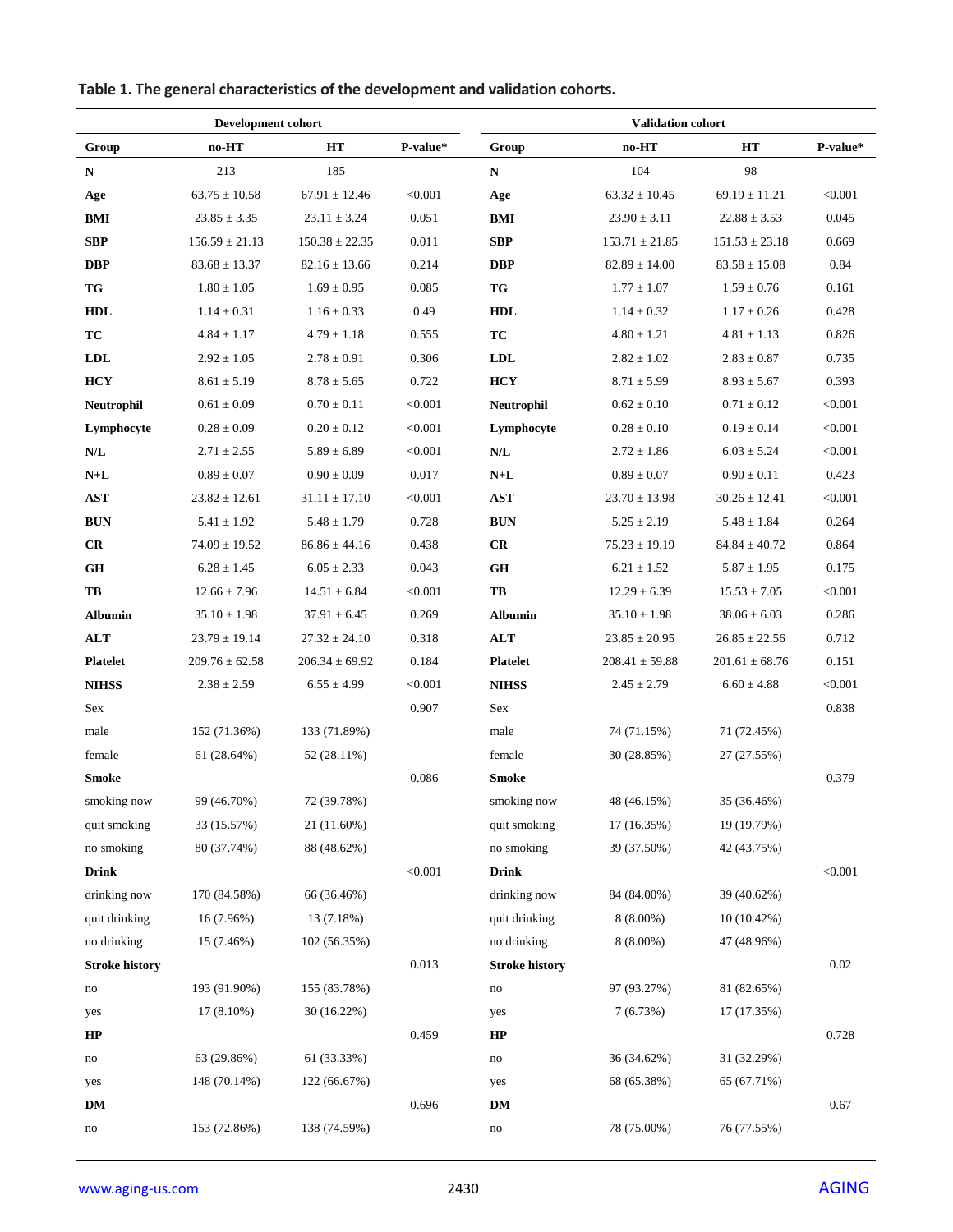| yes | 57 (27.14%)  | 47 (25.41%)  |       | yes | $26(25.00\%)$ | 22 (22.45%) |       |
|-----|--------------|--------------|-------|-----|---------------|-------------|-------|
| AF  |              |              | 0.211 | AF  |               |             | 0.241 |
| no  | 206 (97.17%) | 175 (94.59%) |       | no  | 100(96.15%)   | 90 (91.84%) |       |
| yes | 6(2.83%)     | $10(5.41\%)$ |       | yes | 4(3.85%)      | 8(8.16%)    |       |

Note: In the Development cohort, univariate analysis found that Age, Neutrophil, Lymphocyte, N/L, N+L, AST, TB, GH and NHISS in patients with HT had statistically significant differences in patients who did not develop HT.

Abbreviation: BMI: Body Mass Index; SBP: Systolic blood pressure; DBP: Diastolic blood pressure; TG: Triglyceride; TC: Total cholesterol; HDL: High density lipoprotein; LDL: Low density lipoprotein; HCY: Homocysteine; N/L: Neutrophil/ Lymphocyte; N+L: Neutrophil + Lymphocyte; AST: Aspartate aminotransferase; ALT: Alanine aminotransferase; CR: Creatinine; BUN: Blood urea nitrogen; GH: Glycated hemoglobin; TB: Total bilirubin; HP: Hypertension; DM: Diabetes mellitus; AF: Atrial fibrillation.

**Table 2. Univariate analyses for the potential factors associated with hemorrhagic transformation by Logistic regression.**

|              | Model1 |           |                 |              | Model2 |           |                 |              |        | Model <sub>3</sub> |               |  |  |  |
|--------------|--------|-----------|-----------------|--------------|--------|-----------|-----------------|--------------|--------|--------------------|---------------|--|--|--|
|              | P      | <b>OR</b> | 95% CI          |              | P      | <b>OR</b> | 95% CI          |              | P      | OR                 | 95% CI        |  |  |  |
| Age          | < 0.01 | 1.04      | 1.018-1.066     | Age          | < 0.01 | 1.04      | 1.02-1.07       | Age          | < 0.01 | 1.04               | 1.02-1.07     |  |  |  |
| <b>SBP</b>   | < 0.01 | 0.97      | $0.961 - 0.986$ | <b>SBP</b>   | < 0.01 | 0.97      | $0.96 - 0.99$   | <b>SBP</b>   | < 0.01 | 0.97               | $0.96 - 0.98$ |  |  |  |
| TB           | 0.05   | 1.03      | $0.999 - 1.069$ | TB           | 0.06   | 1.03      | $1.00 - 1.07$   | TB           | 0.28   | 1.02               | $0.98 - 1.06$ |  |  |  |
| <b>AST</b>   | 0.49   | 1.02      | 1.000-1.041     | AST          | 0.05   | 1.02      | $1.00 - 1.04$   | <b>AST</b>   | 0.12   | 1.02               | $1.00 - 1.04$ |  |  |  |
| <b>GH</b>    | 0.54   | 0.95      | 0.808-1.119     | GH           | 0.55   | 0.95      | $0.81 - 1.12$   | GН           | 0.81   | 0.98               | $0.82 - 1.16$ |  |  |  |
| <b>NIHSS</b> | < 0.01 | 11.92     | 5.198-27.356    | <b>NIHSS</b> | < 0.01 | 11.82     | 5.14-27.22      | <b>NIHSS</b> | < 0.01 | 1.32               | 1.22-1.44     |  |  |  |
|              |        |           |                 | $N+L$        | 0.81   | 1.73      | $0.02 - 157.94$ | N/L          | 0.03   | 1.12               | 1.01-1.25     |  |  |  |

Note: Logistic regression analysis found that patients' Age, SBP, and HIHSS are independent risk factors for HT. On this basis, we have established three models, and Model 2 and Model 3 add two variables, N+L and N/L, respectively. Abbreviation: SBP: Systolic blood pressure; N/L: Neutrophil/ Lymphocyte; N+L: Neutrophil + Lymphocyte; AST: Aspartate aminotransferase; GH: Glycated hemoglobin; TB: Total bilirubin.



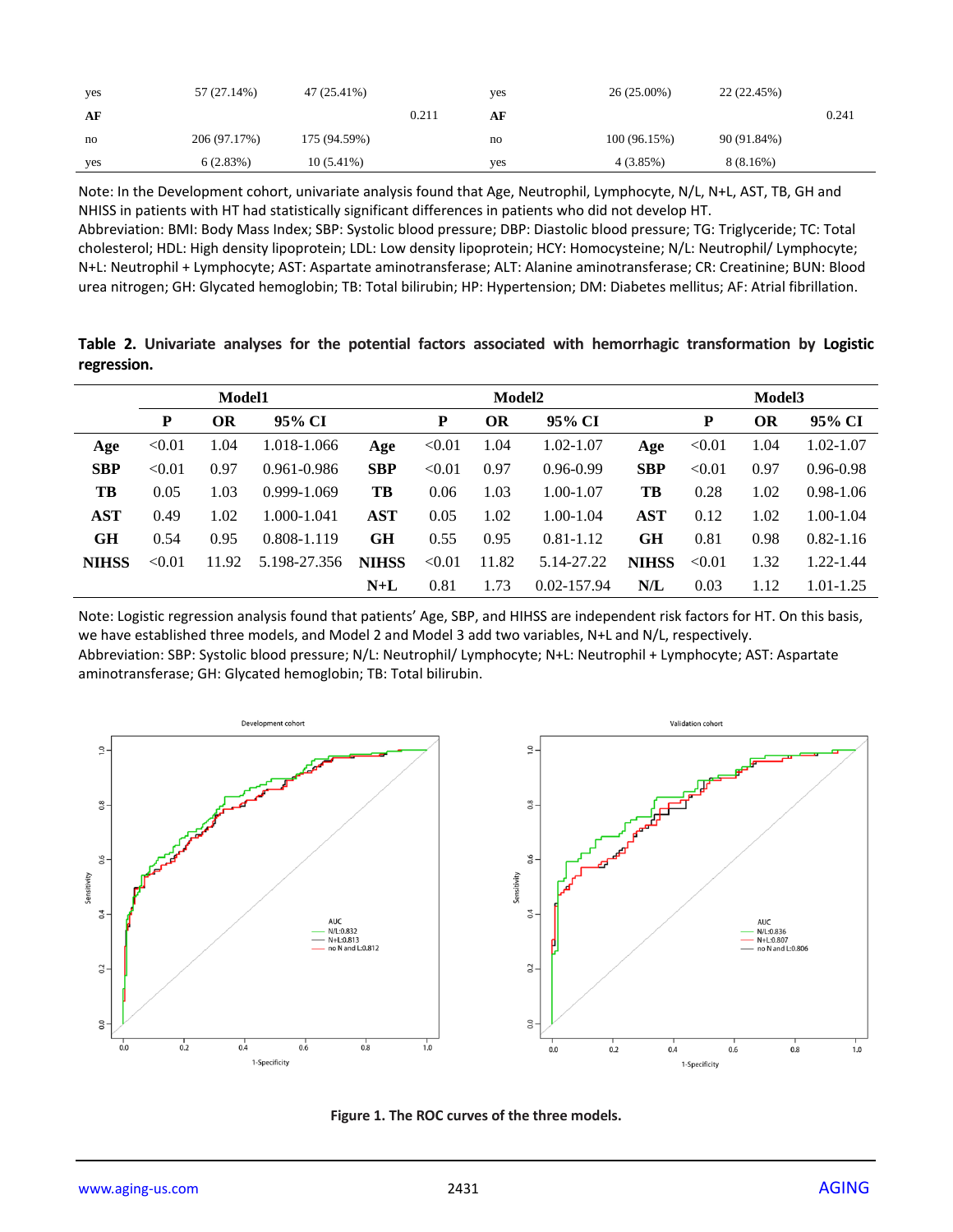N/L are independently associated with HT [12], because infection after stroke can cause problems via many different mechanisms. Neutrophils are an important source of matrix metalloprotein-9 (mmp-9), which acts on tight junction proteins, opens the blood-brain barrier (BBB) in the vascular lumen, and is absorbed by endothelial cells and then incorporated into basement membranes [2]. In a rat model of cerebral ischemia, preventing neutrophil infiltration reduced MMP-9 release in the brain. Neutrophil inhibition or destruction preserves the BBB and educes the incidence of HT in AIS patients [13, 14]. Conversely, when mouse neutrophil numbers increase in the presence of lipopolysaccharide or granulocyte colony-stimulating factor, the associated BBB destruction and elevated MMP-9 level increase the incidence of rt-PA-associated HT [15]. Therefore, neutrophil-derived MMP can trigger HT in AIS patients. Apart from MMP, other factors released after stroke, including reactive oxygen species(ROS), cathepsin G, proteases, myeloperoxidase, elastase, chemokines and cytokines, may also destroy neurovascular units, ultimately increasing the permeability of the BBB and the risk for HT [16]. BBB destruction is accompanied by vasogenic edema and hemorrhage [17, 18]. Soon after ischemia develops circulating neutrophils are recruited to the site of the brain injury, further increasing BBB destruction and damaging other tissue via various mechanisms [19, 20]. Therefore, increased numbers of neutrophils significantly increase the risk for HT

The lymphocyte counts an indicator of general health, is affected by acute physiological stress [21]. Relative reductions in lymphocyte reflect activation of the cortisol-induced stress response and sympathetic excitation, which increase the production of proinflammatory cytokines that aggravate ischemic injury [22]. In experiments, specific lymphocyte subtypes played key roles in eliminating inflammatory responses, serving as the principal immunomodulators protecting the brain in AIS patients [23].

The N/L reflects the balance between neutrophil and lymphocyte levels, and can fully reflect the immune level. In this sense, the N/L is better than the neutrophil count or lymphocyte count alone for predicting HT. However, the release of inflammatory cytokines from neutrophils can induce apoptosis of lymphocytes, which suggests that the N/L may not only reflect the number of neutrophils and lymphocytes, but also reflect the over-activation of neutrophils, which increases the disparity in number between these two types of white blood cells. This emphasizes the utility of the N/L [24]. We found that the model containing the N/L was more predictive than the other models. Earlier reports found that the risk for HT in high-N/L patients was 1.53-fold that in low-N/L patients, and the 3-month mortality rate was 1.1-fold greater. Lymphocytes accumulated in the ischemic brain 3-6 days after stroke, later than neutrophils. Neutrophil and lymphocyte counts yield different prognostic predictions in patients with acute cerebral infarction. Although higher neutrophil numbers may increase the severity of initial strokes, lower lymphocyte numbers are associated with poorer long-term outcomes [25]. Therefore, a high N/L in peripheral blood indicates poor prognosis in AIS patients.



**Figure 2. The DCA for 3 models to predict the correct diagnosis of HT patients.** Abbreviation: DCA: Decision Curve Analysis; HT: hemorrhagic transformation. Note: The net benefit value of model3 is higher than the other two groups.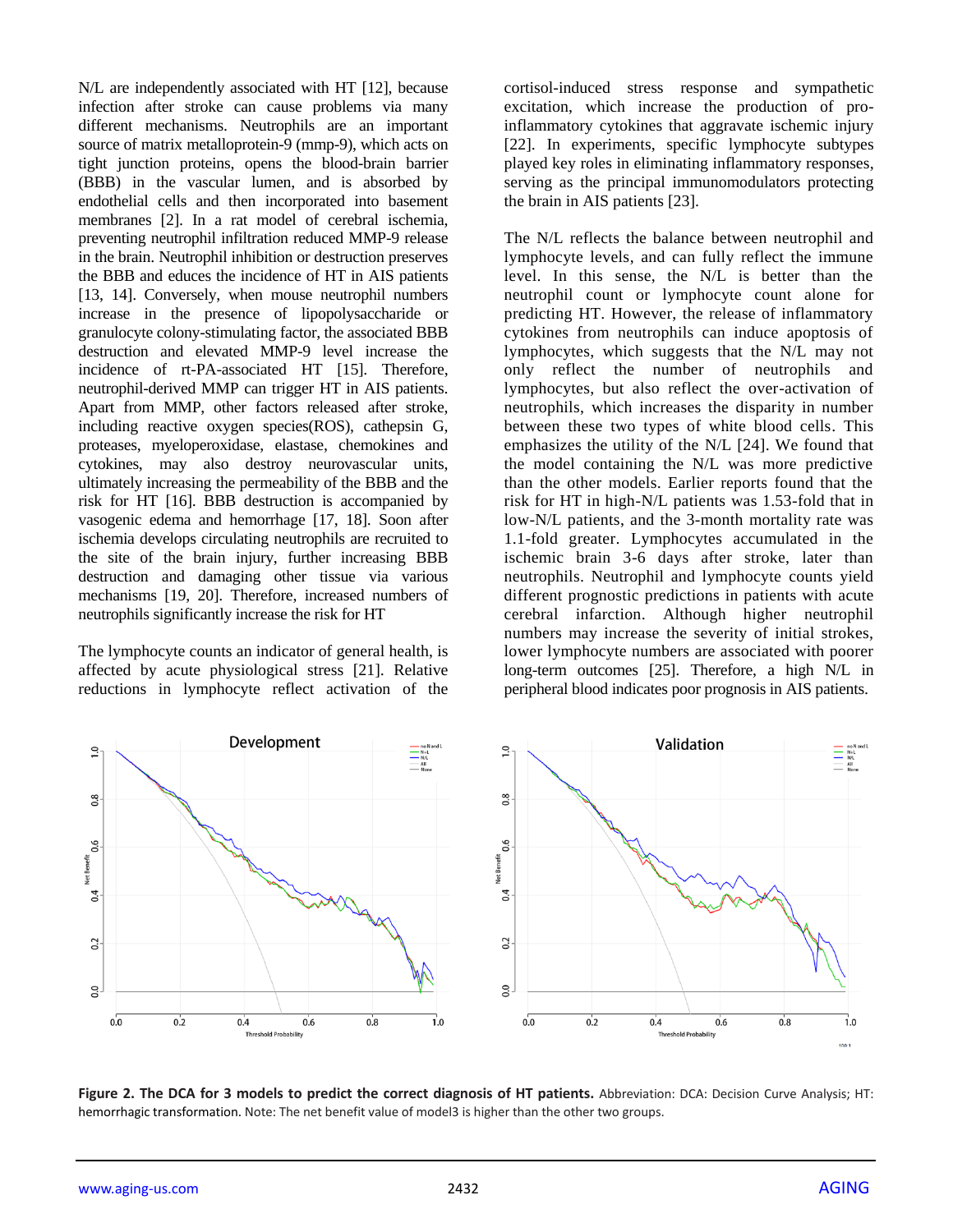

|                                                                                                                              |  |  | $0.06(-0.15\sim0.25)$ - |  |  |  |  |
|------------------------------------------------------------------------------------------------------------------------------|--|--|-------------------------|--|--|--|--|
|                                                                                                                              |  |  |                         |  |  |  |  |
| Figure 3. NRI and IDI between N/L and N+L groups. Note: Both NRI and IDI show that Model3 has a higher predictive power than |  |  |                         |  |  |  |  |

Model2. Abbreviation: NRI: Net reclassification index; IDI: Integrated Discrimination Improvement; N/L: Neutrophil/ Lymphocyte; N+L: Neutrophil + Lymphocyte.



Figure 4. The nomogram for patients with LAA-type HT. Note: To use the nomogram, an individual patient's value is located on each variable axis, and a line is drawn upward to determine the number of points received for each variable value. The sum of these numbers is located on the Total Points axis, and a line is drawn downward to the survival axes to determine the likelihood of HT. Abbreviation: LAA: large artery atherosclerosis; HT: hemorrhagic transformation.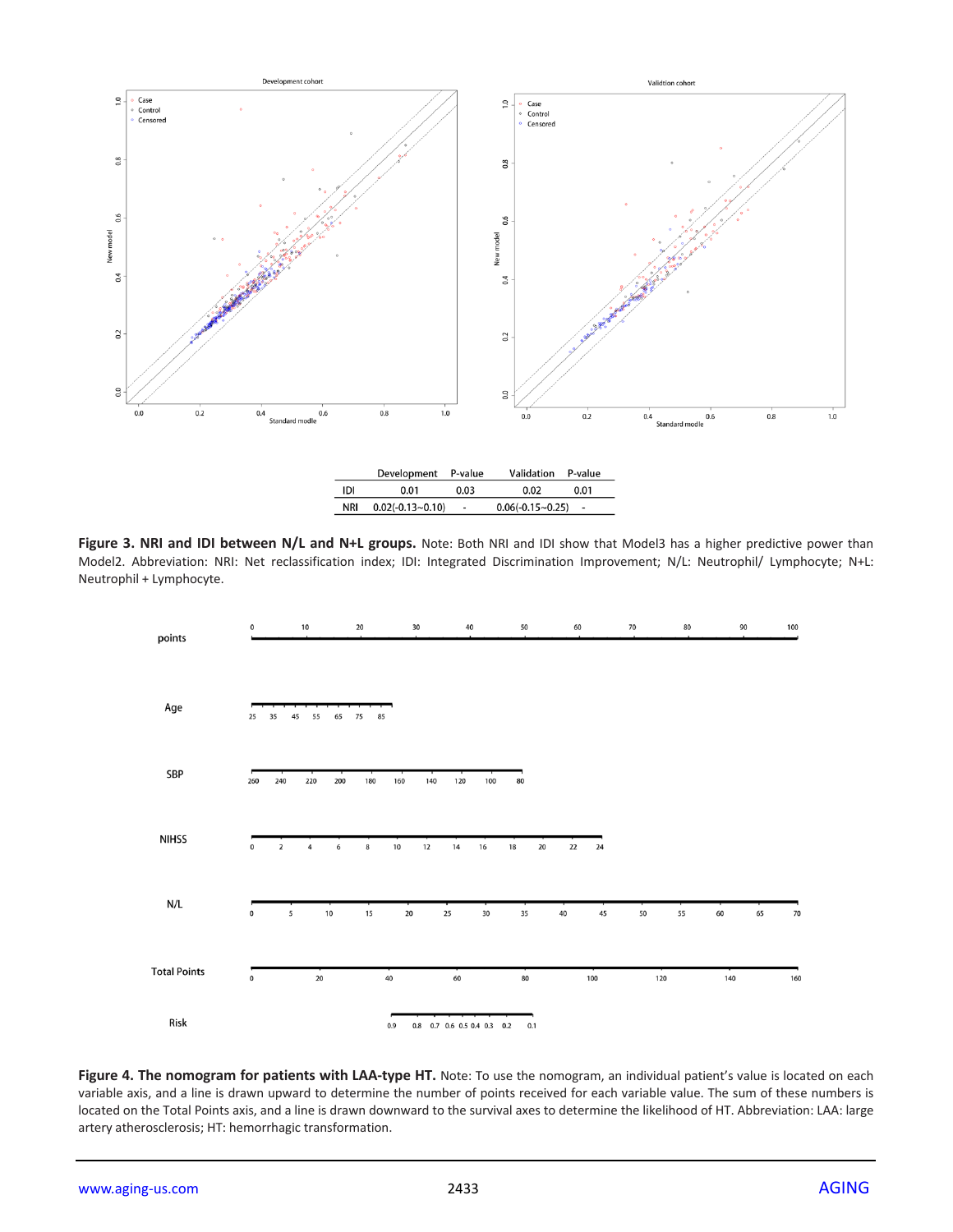|  |  |  | Table 3. The patient's baseline data of PH and HI. |  |  |  |  |
|--|--|--|----------------------------------------------------|--|--|--|--|
|--|--|--|----------------------------------------------------|--|--|--|--|

| HT                      | $\mathbf{H}$       | PH                 | P-value |
|-------------------------|--------------------|--------------------|---------|
| ${\bf N}$               | 114                | 71                 |         |
| Age                     | $68.90 \pm 12.11$  | $66.31 \pm 12.94$  | 0.249   |
| <b>BMI</b>              | $23.15 \pm 2.71$   | $23.00 \pm 4.23$   |         |
| <b>SBP</b>              | $152.66 \pm 21.19$ | $146.73 \pm 23.79$ | 0.063   |
| <b>TC</b>               | $4.75 \pm 1.13$    | $4.87 \pm 1.26$    |         |
| <b>TG</b>               | $1.60 \pm 0.81$    | $1.85 \pm 1.13$    |         |
| <b>HDL</b>              | $1.14 \pm 0.29$    | $1.19 \pm 0.38$    |         |
| <b>DBP</b>              | $82.72 \pm 13.59$  | $81.27 \pm 13.80$  |         |
| LDL                     | $2.81\pm0.98$      | $2.73 \pm 0.78$    |         |
| <b>HCY</b>              | $9.61 \pm 5.95$    | $7.27 \pm 4.78$    |         |
| Neutrophil              | $0.69 \pm 0.11$    | $0.72 \pm 0.11$    | 0.065   |
| Lymphocyte              | $0.20 \pm 0.10$    | $0.19 \pm 0.15$    | 0.063   |
| $\mathbf{N}/\mathbf{L}$ | $5.42 \pm 7.20$    | $6.67 \pm 6.31$    | 0.076   |
| $\mathbf{N+L}$          | $0.89\pm0.05$      | $0.91 \pm 0.12$    | 0.784   |
| TB                      | $13.91 \pm 6.65$   | $15.48 \pm 7.08$   |         |
| <b>Albumin</b>          | $36.94 \pm 4.42$   | $39.51 \pm 8.65$   |         |
| <b>ALT</b>              | $26.81 \pm 23.38$  | $28.14 \pm 25.38$  |         |
| <b>AST</b>              | $30.93 \pm 17.25$  | $31.41 \pm 16.98$  |         |
| <b>BUN</b>              | $5.59 \pm 1.88$    | $5.29 \pm 1.60$    |         |
| CR                      | $84.49 \pm 42.64$  | $90.81 \pm 46.66$  |         |
| GH                      | $6.00 \pm 1.82$    | $6.13 \pm 3.03$    |         |
| <b>Platelet</b>         | $214.59 \pm 73.57$ | $192.90 \pm 61.71$ |         |
| <b>NIHSS</b>            | $5.90 \pm 5.03$    | $7.63 \pm 4.78$    | 0.01    |
| <b>Sex</b>              |                    |                    |         |
| male                    | 79 (69.30%)        | 54 (76.06%)        |         |
| female                  | 35 (30.70%)        | 17 (23.94%)        |         |
| <b>Smoke</b>            |                    |                    |         |
| smoking now             | 43 (38.39%)        | 29 (42.03%)        |         |
| quit smoking            | 13 (11.61%)        | 8 (11.59%)         |         |
| no smoking              | 56 (50.00%)        | 32 (46.38%)        |         |
| <b>Drink</b>            |                    |                    |         |
| drinking now            | 38 (33.93%)        | 28 (40.58%)        |         |
| quit drinking           | $9(8.04\%)$        | $4(5.80\%)$        |         |
| no drinking             | 65 (58.04%)        | 37 (53.62%)        |         |
| <b>Stroke history</b>   |                    |                    |         |
| $\rm no$                | 94 (82.46%)        | 61 (85.92%)        |         |
| yes                     | 20 (17.54%)        | 10 (14.08%)        |         |
| HP                      |                    |                    |         |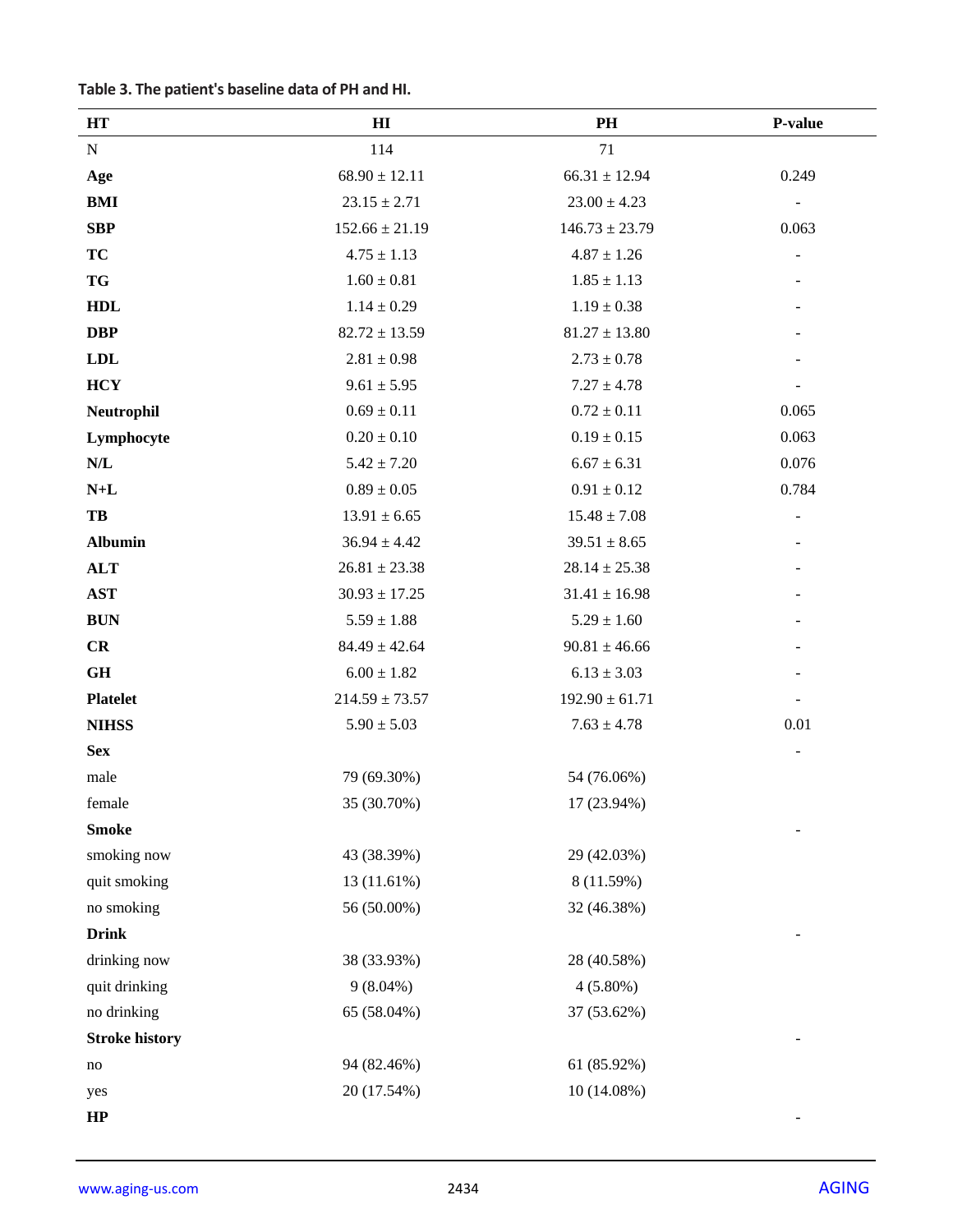| no  | 33 (29.46%)  | 28 (39.44%)              |
|-----|--------------|--------------------------|
| yes | 79 (70.54%)  | 43 (60.56%)              |
| DM  |              | $\overline{\phantom{0}}$ |
| no  | 83 (72.81%)  | 55 (77.46%)              |
| yes | 31 (27.19%)  | 16 (22.54%)              |
| AF  |              | $\overline{\phantom{a}}$ |
| no  | 107 (93.86%) | 68 (95.77%)              |
| yes | $7(6.14\%)$  | 3(4.23%)                 |

Abbreviation: BMI: Body Mass Index; SBP: Systolic blood pressure; DBP: Diastolic blood pressure; TG: Triglyceride; TC: Total cholesterol; HDL: High density lipoprotein; LDL: Low density lipoprotein; HCY: Homocysteine; N/L: Neutrophil/ Lymphocyte; N+L: Neutrophil + Lymphocyte; AST: Aspartate aminotransferase; ALT: Alanine aminotransferase; CR: Creatinine; BUN: Blood urea nitrogen; GH: Glycated hemoglobin; TB: Total bilirubin; HP: Hypertension; DM: Diabetes mellitus; AF: Atrial fibrillation.



**Figure 5. The nomogram for HI and PH in LAA patients.** Abbreviation: LAA: large artery atherosclerosis.



**Figure 6. The DCA for HI and PH in LAA patients.** Abbreviation: DCA: Decision Curve Analysis; LAA: large artery atherosclerosis.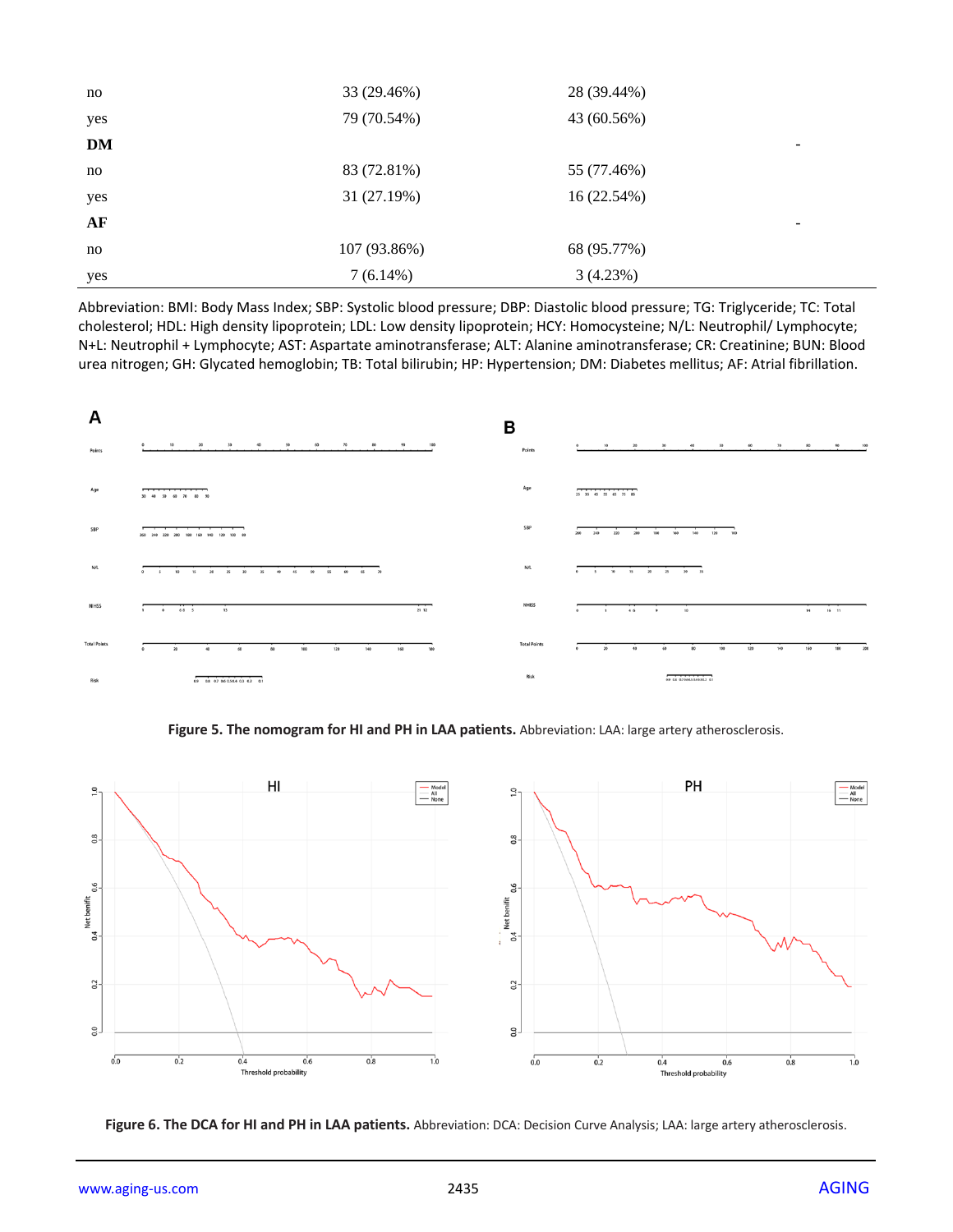**Table 4. Features of TOAST Classification of Subtypes of Ischemic stroke.**

|                                                                   | <b>Subtype</b>                  |                       |                                  |             |  |  |  |  |
|-------------------------------------------------------------------|---------------------------------|-----------------------|----------------------------------|-------------|--|--|--|--|
| <b>Features</b>                                                   | Large-artery<br>atherosclerosis | <b>Cardioembolism</b> | <b>Small-artery</b><br>occlusion | other cause |  |  |  |  |
| <b>Clinical</b>                                                   |                                 |                       |                                  |             |  |  |  |  |
| Cortical or cerebeller dysfunction                                | $^{+}$                          | $^{+}$                |                                  | $+/-$       |  |  |  |  |
| Lacunar sydrome                                                   | $\overline{\phantom{0}}$        |                       | $+$                              | $+/-$       |  |  |  |  |
| <b>Imaging</b>                                                    |                                 |                       |                                  |             |  |  |  |  |
| Cortical, cerebeller, brain-stem,<br>or subcortical infarct>1.5cm | $^{+}$                          | $^{+}$                |                                  | $+/-$       |  |  |  |  |
| Brain-stem, or subcortical<br>infrared<1.5cm                      |                                 |                       | $+/-$                            | $+/-$       |  |  |  |  |
| <b>Tests</b>                                                      |                                 |                       |                                  |             |  |  |  |  |
| Stenosis of extracranial internal<br>carotid artery               | $+$                             |                       |                                  |             |  |  |  |  |
| Cardiac source of embolism                                        |                                 | $+$                   |                                  |             |  |  |  |  |
| Other abnormality on tests                                        |                                 |                       |                                  | $^{+}$      |  |  |  |  |

LAA is a key subtype of the Trial of Org 10172 in Acute Stroke Treatment (TOAST) classification system, accounted for 50.74% of all AIS in the work of Deng [26]. It was also the most common AIS subtype in our research. We found that N/L predicted HT in LAA patients, and afforded superior predictive ability when N/L is included in the nomogram. HT can be divided into HI and PH. Although the two groups did not differ significantly in terms of the N/L, the PH group had a higher DCA and AUC, which indicates that the N/L may directly reflect HT severity.

In conclusion, this work suggests that a high level of N/L may be associated with an increased risk for HT in LAA patients. The positive correlation between the risk for HT and N/L should be considered when treating such patients.

# **MATERIALS AND METHODS**

This study was approved by the Ethics Committee of Xinhua Hospital and the Ethics Committee of the First Affiliated Hospital of Wenzhou Medical University, and the Ethics Committee of 920th Hospital of PLA Joint Logistics Support Force and conformed to the Helsinki Declaration. From 2012 to 2018, there were 287 AIS patients with HT were admitted to the First Affiliated Hospital of Wenzhou Medical University, 185 of whom had LAA. They were matched to 213 LAA patients without HT; these 398 patients served as the development cohort. A total of 202 LAA patients were included in the external validation cohort.

#### **Exclusion criteria**

1, excluding other vascular infarction, cerebral venous thrombosis; 2, patients with transient ischemic attack, cerebral hemorrhage or subarachnoid hemorrhage; 3, history of oral anticoagulants or antiplatelet drugs before admission; 4, patients undergoing thrombolysis or thrombectomy after admission; 5, Any factors that affect inflammation indicators, including severe infection or antibiotic use before admission, blood disease, immunosuppression use, glucocorticoid use, or severe liver and/or kidney disease, as well as recent trauma and/or major surgery, are excluded. All patients were admitted within 7 days of stroke onset, and their demographic, chronic disease, hematologic parameters, and imaging findings were collected using standardized data records.

#### **Clinical and laboratory assessments**

All blood indicators were assessed on the morning of the second day of admission after overnight fasting. Doppler ultrasonography was performed within 48 hours of admission. CT examinations were completed within 24 hours of admission; Repeat CT and MRI were performed prior to discharge. Cerebrovascular events were classified according to the TOAST criteria (Table 4) [27].

## **Classification criteria**

The diagnostic criteria for LAA were those of TOAST [28]. HT typing followed the recommendation of the ECASS [11]; HT was divided into HI and PH. HI was defined as small petechiae along the margins of the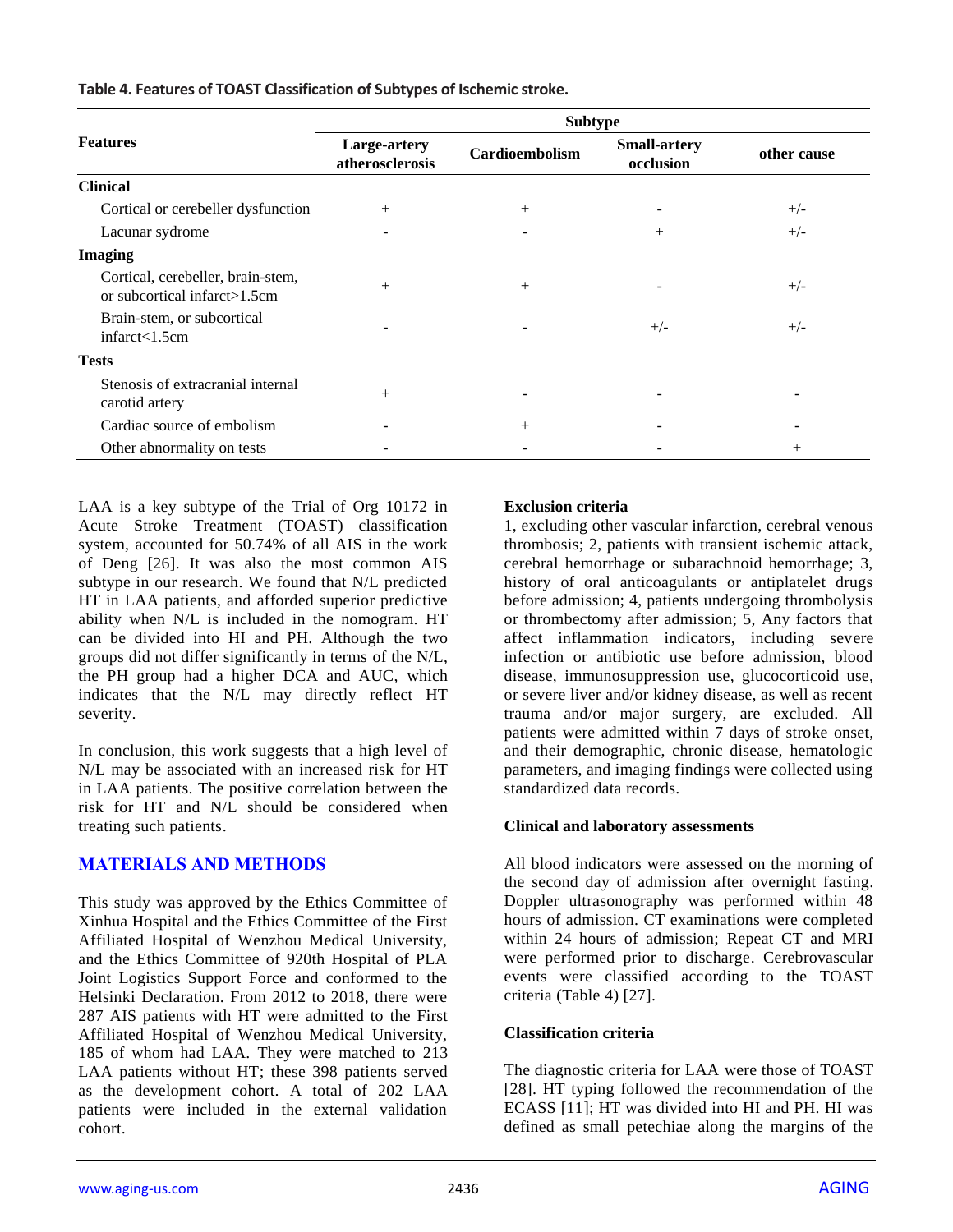infarct (HI1) or as more confluent petechiae within the infarcted area but without any space-occupying effect (HI2). Parenchymal hematoma was defined as hematoma in ≤30% of the infarcted area with some slight space-occupying effect (PH1) or as dense hematoma in ≥30% of the infarcted area with substantial space-occupying effect or any hemorrhagic lesion outside the infarcted area (PH2).

#### **Follow-up**

All patients underwent CT every 3 days after admission, 2 weeks after discharge, and 1 month after discharge. Two independent investigators evaluated all clinical data blind; any disagreement was resolved by a third researcher.

#### **Statistical analysis**

Patient baseline data and risk factors were statistically analyzed by SPSS. Categorical variables were compared with the chi-square test, and continuous variable were compared with the Kruskal Wallis rank sum test. If the count variable has a theoretical number <10, comparisons were made with Fisher's exact probability test. Logistics regression analysis was used for multivariate analyses. The nomogram was constructed via such analyses performed with rms26 in R version. After logistic regression analysis and calculation of risk factors, we ranked nomogram variables using their P values and effect values and assessed the performance of the nomogram by calculating the AUC. The larger the AUC, the more accurate the prognosis is. We also compared the predictive powers of different models by calculating IDI, NRI, and DCA values. P<0.05 was considered statistically significant and all calculations were based on SPSS version 22.0 software and R.

## **AUTHOR CONTRIBUTIONS**

Conceive and design experiments: Wen-Bo Zhang, Ya-Ying Zeng, Fang Wang; Data collection and follow-up: Ling-Zhao Min, Lin-Cheng; Article writing and modification: Wen-Bo Zhang, Ya-Ying Zeng, Xiao-Qiang Wang, Wen-Jie Tang.

## **ACKNOWLEDGMENTS**

The authors acknowledge the collaboration of all of the staff and technical members at Department of Neurosurgery, Xinhua Hospital, and Department of Neurology, The First Affiliated Hospital of Wenzhou Medical University, and Department of Neurology, 920th Hospital of PLA Joint Logistics Support Force.

# **CONFLICTS OF INTEREST**

The authors declare that they have no conflicts of interest.

# **FUNDING**

This study does not have funding support.

## **REFERENCES**

1. Goldstein LB, Bushnell CD, Adams RJ, Appel LJ, Braun LT, Chaturvedi S, Creager MA, Culebras A, Eckel RH, Hart RG, Hinchey JA, Howard VJ, Jauch EC, et al, and American Heart Association Stroke Council, and Council on Cardiovascular Nursing, and Council on Epidemiology and Prevention, and Council for High Blood Pressure Research, and Council on Peripheral Vascular Disease, and Interdisciplinary Council on Quality of Care and Outcomes Research. Guidelines for the primary prevention of stroke: a guideline for healthcare professionals from the American Heart Association/American Stroke Association. Stroke. 2011; 42:517–84.

<https://doi.org/10.1161/STR.0b013e3181fcb238> PMID:[21127304](https://www.ncbi.nlm.nih.gov/pubmed/21127304)

2. Jickling GC, Liu D, Stamova B, Ander BP, Zhan X, Lu A, Sharp FR. Hemorrhagic transformation after ischemic stroke in animals and humans. J Cereb Blood Flow Metab. 2014; 34:185–99.

<https://doi.org/10.1038/jcbfm.2013.203> PMID:[24281743](https://www.ncbi.nlm.nih.gov/pubmed/24281743)

3. Nagaraja N, Tasneem N, Shaban A, Dandapat S, Ahmed U, Policeni B, Olalde H, Shim H, Samaniego EA, Pieper C, Ortega-Gutierrez S, Leira EC, Adams HP Jr. Cerebral Microbleeds are an Independent Predictor of Hemorrhagic Transformation Following Intravenous Alteplase Administration in Acute Ischemic Stroke. J Stroke Cerebrovasc Dis. 2018; 27:1403–11.

[https://doi.org/10.1016/j.jstrokecerebrovasdis.20](https://doi.org/10.1016/j.jstrokecerebrovasdis.2017.12.044) [17.12.044](https://doi.org/10.1016/j.jstrokecerebrovasdis.2017.12.044) PMID:[29398533](https://www.ncbi.nlm.nih.gov/pubmed/29398533)

4. Wu S, Wu B, Liu M, Chen Z, Wang W, Anderson CS, Sandercock P, Wang Y, Huang Y, Cui L, Pu C, Jia J, Zhang T, et al, and China Stroke Study Collaboration. Stroke in China: advances and challenges in epidemiology, prevention, and management. Lancet Neurol. 2019; 18:394–405.

[https://doi.org/10.1016/S1474-4422\(18\)30500-3](https://doi.org/10.1016/S1474-4422%2818%2930500-3) PMID:[30878104](https://www.ncbi.nlm.nih.gov/pubmed/30878104)

5. Kim JY, Park J, Chang JY, Kim SH, Lee JE. Inflammation after Ischemic Stroke: The Role of Leukocytes and Glial Cells. Exp Neurobiol. 2016; 25:241–51.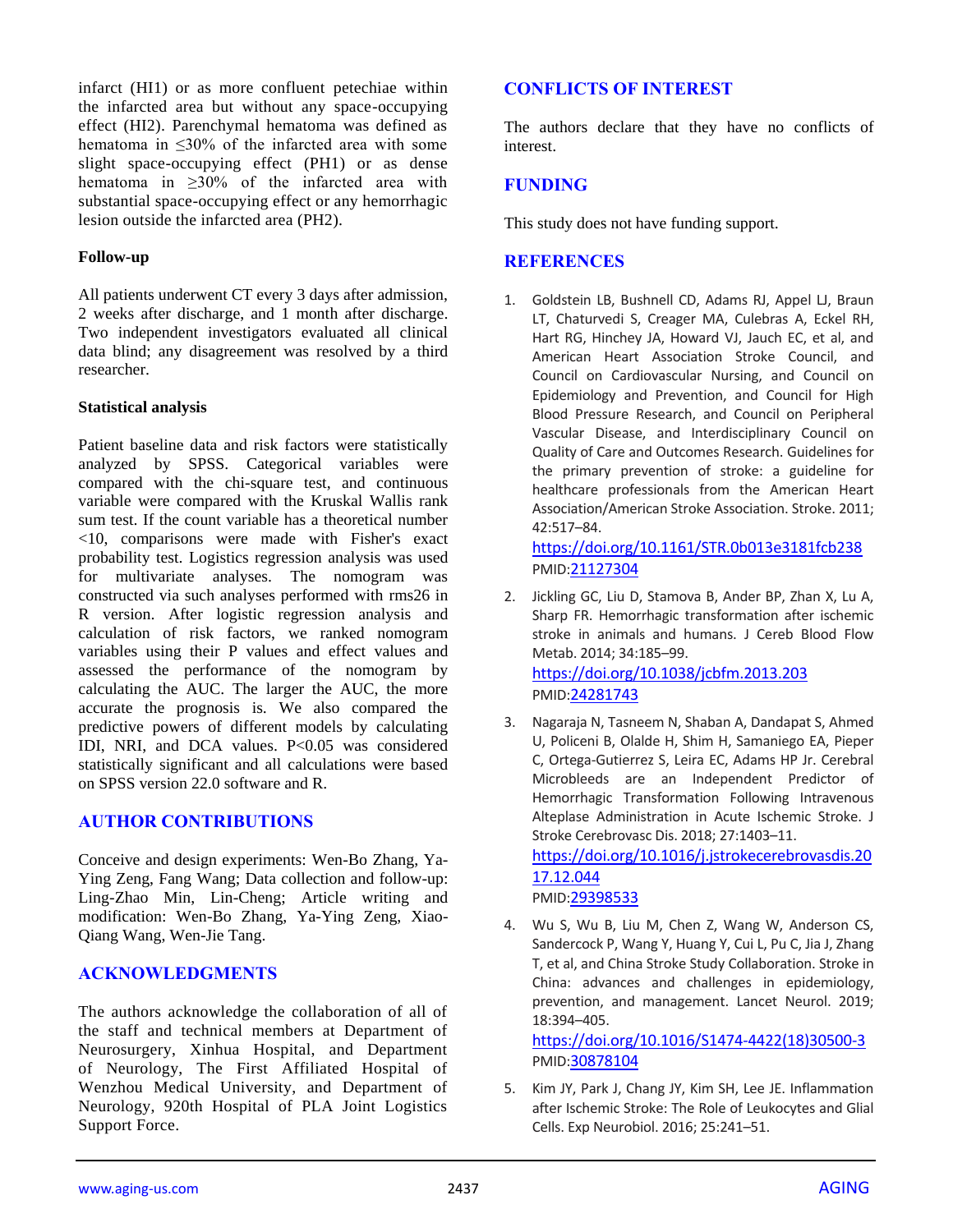<https://doi.org/10.5607/en.2016.25.5.241> PMID:[27790058](https://www.ncbi.nlm.nih.gov/pubmed/27790058)

- 6. Herz J, Sabellek P, Lane TE, Gunzer M, Hermann DM, Doeppner TR. Role of Neutrophils in Exacerbation of Brain Injury After Focal Cerebral Ischemia in Hyperlipidemic Mice. Stroke. 2015; 46:2916–25. <https://doi.org/10.1161/STROKEAHA.115.010620> PMID:[26337969](https://www.ncbi.nlm.nih.gov/pubmed/26337969)
- 7. Liesz A, Zhou W, Na SY, Hämmerling GJ, Garbi N, Karcher S, Mracsko E, Backs J, Rivest S, Veltkamp R. Boosting regulatory T cells limits neuroinflammation in permanent cortical stroke. J Neurosci. 2013; 33:17350–62. [https://doi.org/10.1523/JNEUROSCI.4901-](https://doi.org/10.1523/JNEUROSCI.4901-12.2013) [12.2013](https://doi.org/10.1523/JNEUROSCI.4901-12.2013) PMID:[24174668](https://www.ncbi.nlm.nih.gov/pubmed/24174668)
- 8. Gökhan S, Ozhasenekler A, Mansur Durgun H, Akil E, Ustündag M, Orak M. Neutrophil lymphocyte ratios in stroke subtypes and transient ischemic attack. Eur Rev Med Pharmacol Sci. 2013; 17:653–57. PMID:[23543449](https://www.ncbi.nlm.nih.gov/pubmed/23543449)
- 9. Zhang R, Wu X, Hu W, Zhao L, Zhao S, Zhang J, Chu Z, Xu Y. Neutrophil-to-lymphocyte ratio predicts hemorrhagic transformation in ischemic stroke: A meta-analysis. Brain Behav. 2019; 9:e01382. <https://doi.org/10.1002/brb3.1382> PMID:[31429525](https://www.ncbi.nlm.nih.gov/pubmed/31429525)
- 10. Guo Z, Yu S, Xiao L, Chen X, Ye R, Zheng P, Dai Q, Sun W, Zhou C, Wang S, Zhu W, Liu X. Dynamic change of neutrophil to lymphocyte ratio and hemorrhagic transformation after thrombolysis in stroke. J Neuroinflammation. 2016; 13:199. <https://doi.org/10.1186/s12974-016-0680-x> PMID:[27561990](https://www.ncbi.nlm.nih.gov/pubmed/27561990)
- 11. Hacke W, Kaste M, Fieschi C, von Kummer R, Davalos A, Meier D, Larrue V, Bluhmki E, Davis S, Donnan G, Schneider D, Diez-Tejedor E, Trouillas P, and Second European-Australasian Acute Stroke Study Investigators. Randomised double-blind placebocontrolled trial of thrombolytic therapy with intravenous alteplase in acute ischaemic stroke (ECASS II). Lancet. 1998; 352:1245–51.

[https://doi.org/10.1016/S0140-6736\(98\)08020-9](https://doi.org/10.1016/S0140-6736%2898%2908020-9) PMID:[9788453](https://www.ncbi.nlm.nih.gov/pubmed/9788453)

12. Maestrini I, Strbian D, Gautier S, Haapaniemi E, Moulin S, Sairanen T, Dequatre-Ponchelle N, Sibolt G, Cordonnier C, Melkas S, Leys D, Tatlisumak T, Bordet R. Higher neutrophil counts before thrombolysis for cerebral ischemia predict worse outcomes. Neurology. 2015; 85:1408–16.

[https://doi.org/10.1212/WNL.000000000000202](https://doi.org/10.1212/WNL.0000000000002029) [9](https://doi.org/10.1212/WNL.0000000000002029) PMID:[26362283](https://www.ncbi.nlm.nih.gov/pubmed/26362283)

13. Justicia C, Panés J, Solé S, Cervera A, Deulofeu R, Chamorro A, Planas AM. Neutrophil infiltration increases matrix metalloproteinase-9 in the ischemic brain after occlusion/reperfusion of the middle cerebral artery in rats. J Cereb Blood Flow Metab. 2003; 23:1430–40. [https://doi.org/10.1097/01.WCB.0000090680.07](https://doi.org/10.1097/01.WCB.0000090680.07515.C8)

[515.C8](https://doi.org/10.1097/01.WCB.0000090680.07515.C8) PMID:[14663338](https://www.ncbi.nlm.nih.gov/pubmed/14663338)

14. Gautier S, Ouk T, Petrault O, Caron J, Bordet R. Neutrophils contribute to intracerebral haemorrhages after treatment with recombinant tissue plasminogen activator following cerebral ischaemia. Br J Pharmacol. 2009; 156:673–79.

[https://doi.org/10.1111/j.1476-](https://doi.org/10.1111/j.1476-5381.2009.00068.x) [5381.2009.00068.x](https://doi.org/10.1111/j.1476-5381.2009.00068.x) PMID:[19210512](https://www.ncbi.nlm.nih.gov/pubmed/19210512)

- 15. Gautier S, Ouk T, Tagzirt M, Lefebvre C, Laprais M, Pétrault O, Dupont A, Leys D, Bordet R. Impact of the neutrophil response to granulocyte colony-stimulating factor on the risk of hemorrhage when used in combination with tissue plasminogen activator during the acute phase of experimental stroke. J Neuroinflammation. 2014; 11:96. <https://doi.org/10.1186/1742-2094-11-96> PMID:[24885160](https://www.ncbi.nlm.nih.gov/pubmed/24885160)
- 16. Jickling GC, Liu D, Ander BP, Stamova B, Zhan X, Sharp FR. Targeting neutrophils in ischemic stroke: translational insights from experimental studies. J Cereb Blood Flow Metab. 2015; 35:888–901. <https://doi.org/10.1038/jcbfm.2015.45> PMID:[25806703](https://www.ncbi.nlm.nih.gov/pubmed/25806703)
- 17. del Zoppo GJ, Hallenbeck JM. Advances in the vascular pathophysiology of ischemic stroke. Thromb Res. 2000; 98:73–81. [https://doi.org/10.1016/S0049-3848\(00\)00218-8](https://doi.org/10.1016/S0049-3848%2800%2900218-8) PMID:[10812160](https://www.ncbi.nlm.nih.gov/pubmed/10812160)
- 18. Petty MA, Lo EH. Junctional complexes of the bloodbrain barrier: permeability changes in neuroinflammation. Prog Neurobiol. 2002; 68:311–23. [https://doi.org/10.1016/S0301-0082\(02\)00128-4](https://doi.org/10.1016/S0301-0082%2802%2900128-4) PMID:[12531232](https://www.ncbi.nlm.nih.gov/pubmed/12531232)
- 19. Perez-de-Puig I, Miró-Mur F, Ferrer-Ferrer M, Gelpi E, Pedragosa J, Justicia C, Urra X, Chamorro A, Planas AM. Neutrophil recruitment to the brain in mouse and human ischemic stroke. Acta Neuropathol. 2015; 129:239–57. <https://doi.org/10.1007/s00401-014-1381-0>

PMID:[25548073](https://www.ncbi.nlm.nih.gov/pubmed/25548073)

20. Kolaczkowska E, Kubes P. Neutrophil recruitment and function in health and inflammation. Nat Rev Immunol. 2013; 13:159–75. <https://doi.org/10.1038/nri3399> PMID:[23435331](https://www.ncbi.nlm.nih.gov/pubmed/23435331)